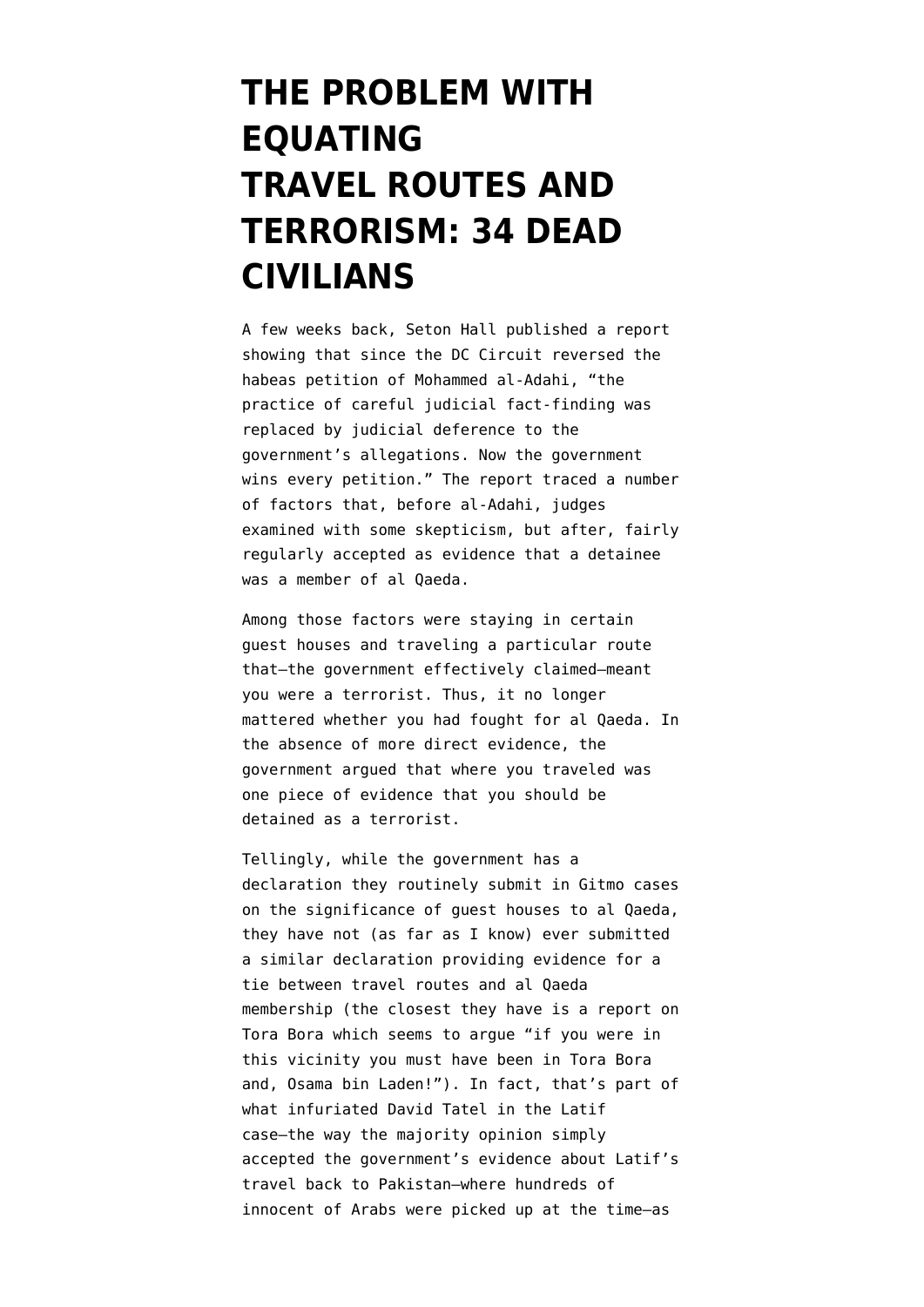corroboration for the error-ridden report the government submitted as its main proof that Latif could be detained.

> Latif left Kabul in November 2001 and then traveled through Jalalabad before eventually arriving at the Pakistani border where Pakistani authorities detained him. According to the government, this path mirrors that of Taliban soldiers retreating from Kabul. Although not contending that this evidence is dispositive, the government argues that because Latif's admitted route is consistent with that of Taliban soldiers and with information in the Report, it is a helpful piece in the puzzle, bolstering its claim that the Report's inculpatory statements are accurate.

> Fair enough, but how helpful? If this route is commonly used by innocent civilians, then the evidence is not that helpful at all. To understand why, consider a simple hypothetical. Suppose the government were to argue in a drug case that the defendant drove north from Miami along I-95, "a known drug route." Familiar with I-95, we would surely respond that many thousands of non-drug traffickers take that route as well. Given what we know about our own society, the I-95 inference would be too weak even to mention. Cf Almerfedi, 2011 WL 2277607, at \*4 n.7 (noting that some conduct such as possessing an AK-47 is so "commonplace in Afghanistan [that it] does not meaningfully distinguish an al Qaeda associate from an innocent civilian"). On the other hand, if the alleged drug trafficker had driven along an infrequently traveled country road, then a contention that that road was "a known drug route" would carry more weight. The burden of proof is on the government to demonstrate whether travel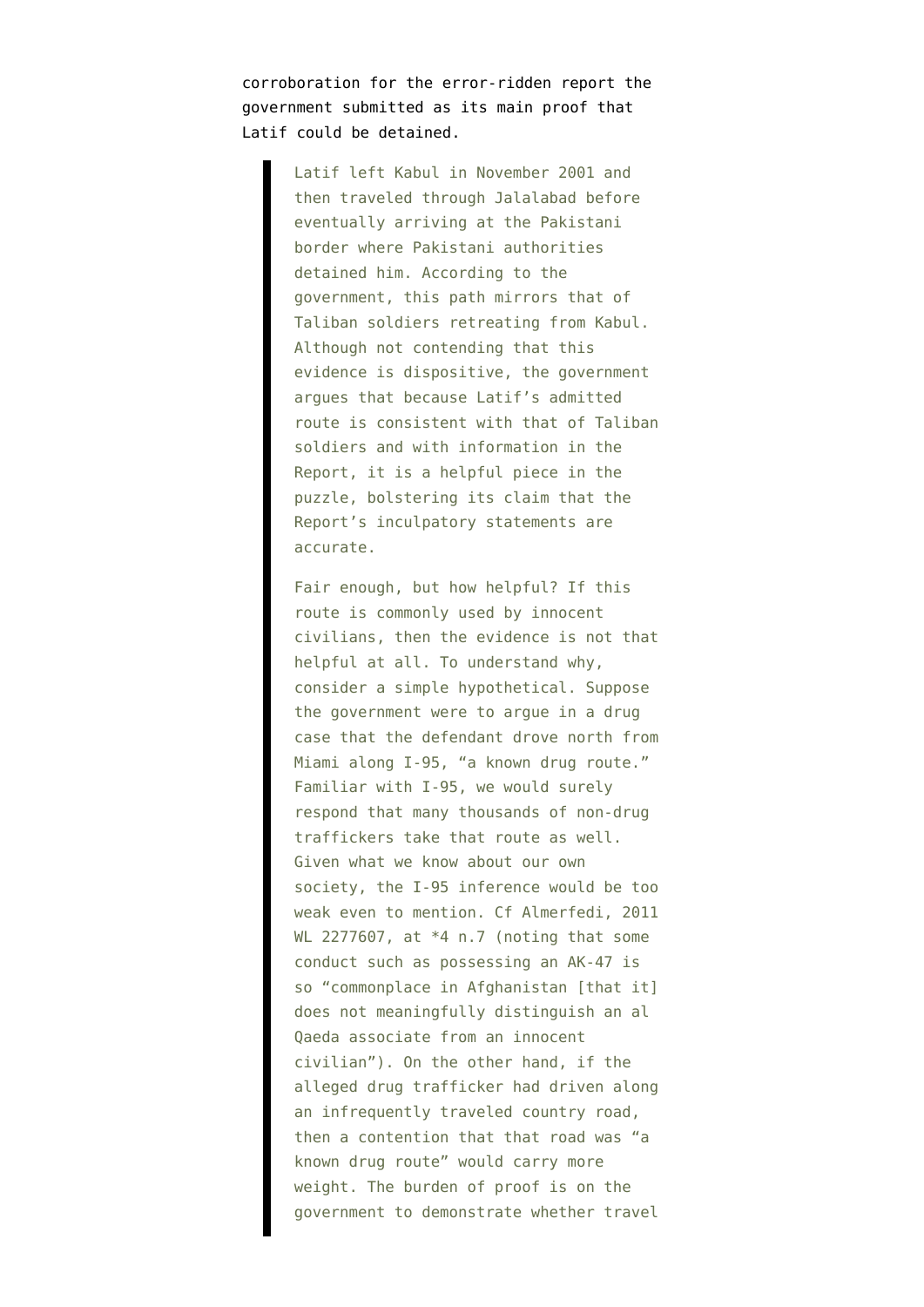on a particular route to the Pakistani border, when considered in context, is mqre like the lonely country road and thus worthy of consideration when it comes to distinguishing between enemy combatants and innocent civilians.

I raise all this not just to point you to the Seton Hall report, which is well worth your time. But because today, SCOTUS will decide whether or not to accept two cases–Latif and Uthman–in which these issues are central (we won't find out whether they'll take the cases until Monday).

And because of this [WSJ report,](http://online.wsj.com/article/SB10001424052702303877604577380480677575646.html) showing the tragic result of assuming that travel patterns must be indicative of terror ties: 34 dead civilians, targeted by Turkish warplanes after a US drone spotted a caravan of Kurdish smugglers using a route frequented by PKK guerrillas.

> Above and out of sight, a U.S. Predator drone loitered. It was on a routine patrol when U.S. personnel monitoring its video feeds spotted the caravan just inside Iraq and moving toward the Turkish border, according to U.S. officials and the Pentagon's assessment of the fatal strike.

> U.S. military officers at the Fusion Cell in Ankara couldn't tell whether the men, bundled in heavy jackets, were civilians or guerrilla fighters. But their location in an area frequented by guerrilla fighters raised suspicions. The Americans alerted their Turkish counterparts.

#### [snip]

Then Turkish warplanes appeared. "It was like a lightning bolt," Mr. Encu said. "I saw a bright light and the force of the explosion threw me to the ground…When I turned my head I could see bodies on fire and some were missing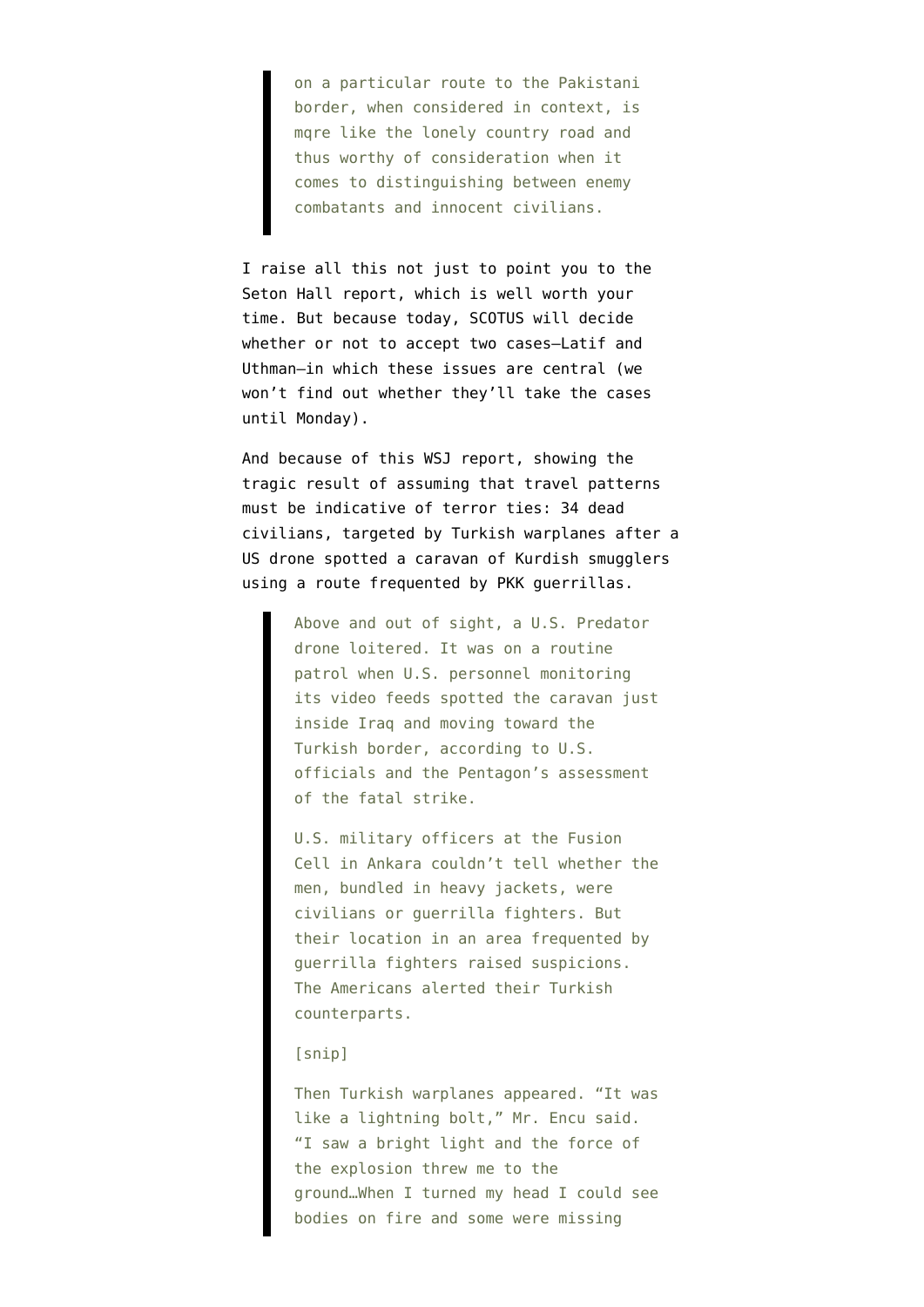### their heads."

The strikes lasted for about 40 minutes, survivors said. Of the 34 men killed, 11 were members of Mr. Encu's extended family. It was the largest number of Kurdish civilians killed in a single attack in Turkey's long conflict with the region's militants.

## [snip]

The killings sparked clashes between hundreds of stone-throwing protesters and the police in Kurdish parts of Turkey. In the town of Uludere, Mayor Fehmi Yaman charged that the attack marked the latest in a series of government efforts to intimidate the local population, much of which supports Kurdish militancy.

"The military knew these people were civilians. It was a deliberate attack," he said. "The government has tried all means of suppression, which have failed, and now they tried this."

The Turkish military initially said it ordered the strike because the convoy moved along a pathway frequently used as a staging point for attacks by the PKK.

## [snip]

The killings threaten to spoil efforts to forge a Turkish-Kurdish consensus for a planned new constitution expected to partly address the issue of rights for the Kurdish minority.

Now, the US is hedging whether it told Turkey these Kurdish smugglers were PKK members because of their travel route. The Predator drones moved on, the government says; had they stuck around, maybe they could have confirmed these Kurds weren't terrorists.

However convincing–or not–that hedge, the public